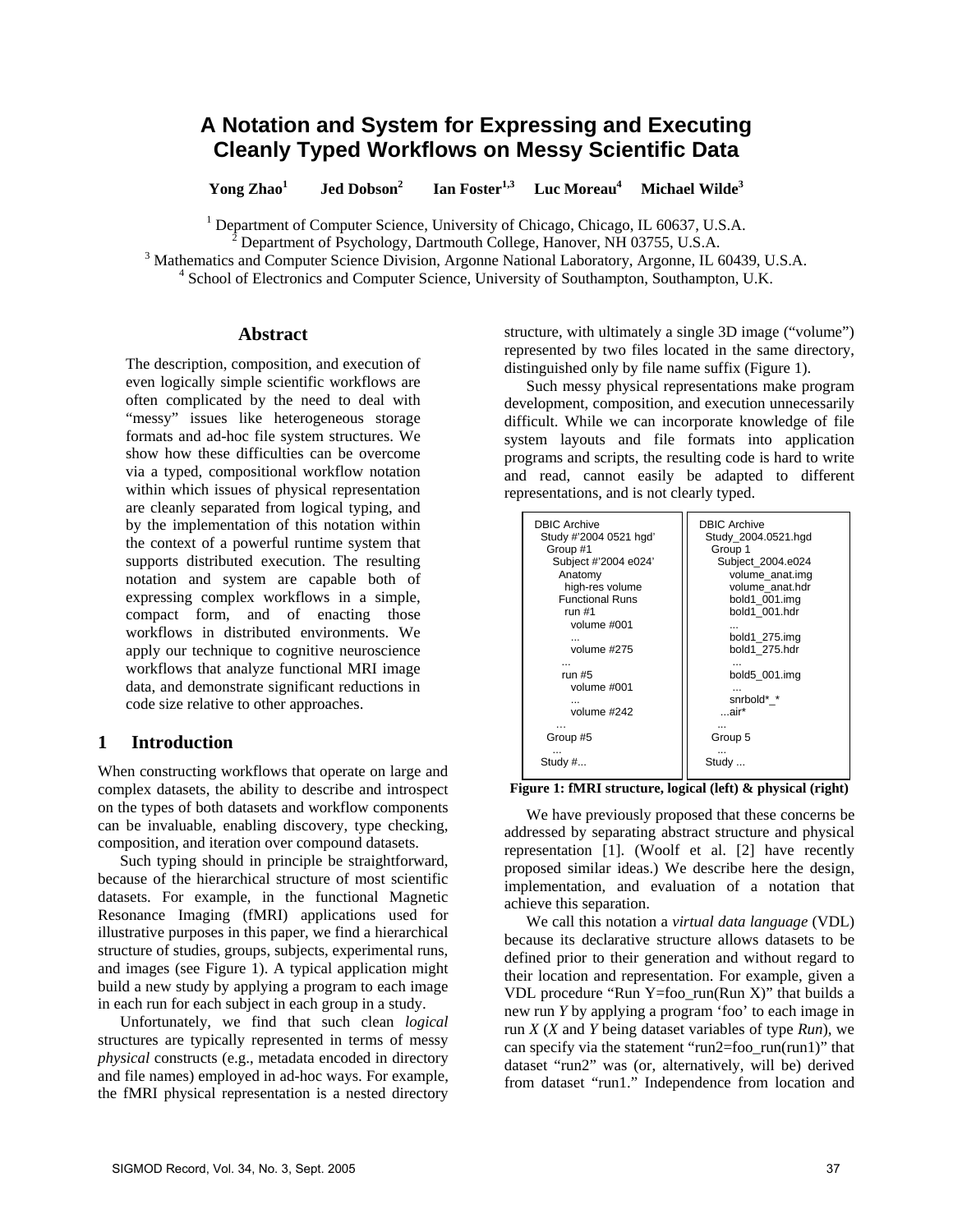representation is achieved via the use of XML Dataset Typing and Mapping (XDTM) [3] mechanisms, which allow the types of datasets and procedures to be defined abstractly, in terms of XML Schema. Separate *mapping descriptors* then define how such abstract data structures translate to physical representations. Such descriptors specify, for example, how to access the physical files associated with "run1" and "run2."

VDL's declarative and typed structure makes it easy to define increasingly complex procedures via composition. For example, a procedure "Subject  $Y =$ foo\_subject(Subject X)" might apply "foo\_run" to each run in a supplied subject. The repeated application of such compositional forms can ultimately define large directed acyclic graphs (DAGs) comprising thousands or even millions of calls to "atomic transformations" that each operate on just one or two image files.

The expansion of dataset definitions expressed in VDL into DAGs, and the execution of these DAGs as workflows in uni- or multi-processor environments, is the task of an underlying *virtual data system* (VDS).

We have applied our techniques to fMRI data analysis problems [4]. We have modeled a variety of dataset types (and their corresponding physical representations) and constructed and executed numerous computational procedures and workflows that operate on those datasets. Quantitative studies of code size suggest that our VDL and VDS facilitate workflow expression, and hence improve productivity.

We summarize the contributions of this paper as follows:

- (1) the design of a practical workflow notation and system that separate logical and physical representation to allow for the construction of complex workflows on messy data using cleanly typed computational procedures;
- (2) solutions to practical problems that arise when implementing such a notation within the context of a distributed system within which datasets may be persistent or transient, and both replicated and distributed; and
- (3) a demonstration and evaluation of the technology via the encoding and execution of large fMRI workflows in a distributed environment.

The rest of the paper is as follows. In Section 2, we review related work. In Section 3, we introduce the XDTM model and in Section 4 we describe VDL, using an fMRI application for illustration. In Section 5 we describe our implementation, and in Section 6 we conclude with an assessment of results and approach.

### **2 Related Work**

The Data Format Description Language (DFDL) [5], like XDTM, uses XML Schema to describe abstract data models that specify data structures independent from their physical representations. DFDL is concerned with describing legacy data files and complex binary formats, while XDTM focuses on describing data that spans files and directories. Thus, the two systems can potentially be used together.

XPDL [6], BPEL, and WSDL also use XML Schema to describe data or message types, but assume that data is represented in XML; in contrast, XDTM can describe "messy" real-world data. Ptolemy [7] and Kepler [8] provide a static typing system; Taverna [9] and Triana [10] do not mandate typing. The ability to map logical types from/to physical representations is not provided by these languages and systems.

 When composing programs into workflows, we must often convert logical types and/or physical representations to make data accessible to downstream programs. XPDL employs scripting languages such as JavaScript to select subcomponents of a data type, and BPEL uses XPath expressions in *Assign* statements for data conversion. Our VDL permits the declarative specification of a rich set of data conversion operations on composite data structures and substructures.

BPEL, YAWL, Taverna, and Triana emphasize web service invocation, while Ptolemy, Kepler, and XPDL are concerned primarily with composing applications. XDTM defines an abstract transformation interface that is agnostic to the procedure invoked, and its binding mechanism provides the flexibility to invoke either web services or applications as needed.

VDL's focus on DAGs limits the range of programs that can be expressed relative to some other systems. However, we emphasize that workflows similar to those presented here are extremely common in scientific computing, in domains including astronomy, bioinformatics, and geographical information systems. VDL can be extended with conditional constructs (for example) if required, but we have not found such extensions necessary to date.

Many workflow languages allow sequential, parallel, and recursive patterns, but do not directly support iteration. Taverna relies on its workflow engine to run a process multiple times when a collection is passed to a singleton-argument process. Kepler adopts a functional operator 'map' to apply a function that operates on singletons to collections. VDL's typing supports flexible iteration over datasets—and also type checking, composition, and selection.

# **3 XDTM Overview**

In XDTM, a dataset's *logical structure* is specified via a subset of XML Schema, which defines primitive scalar data types such as Boolean, Integer, String, Float, and Date, and also allows for the definition of complex types via the composition of simple and complex types.

A dataset's *physical representation* is defined by a *mapping descriptor,* which describes how each element in the dataset's logical schema is stored in, and fetched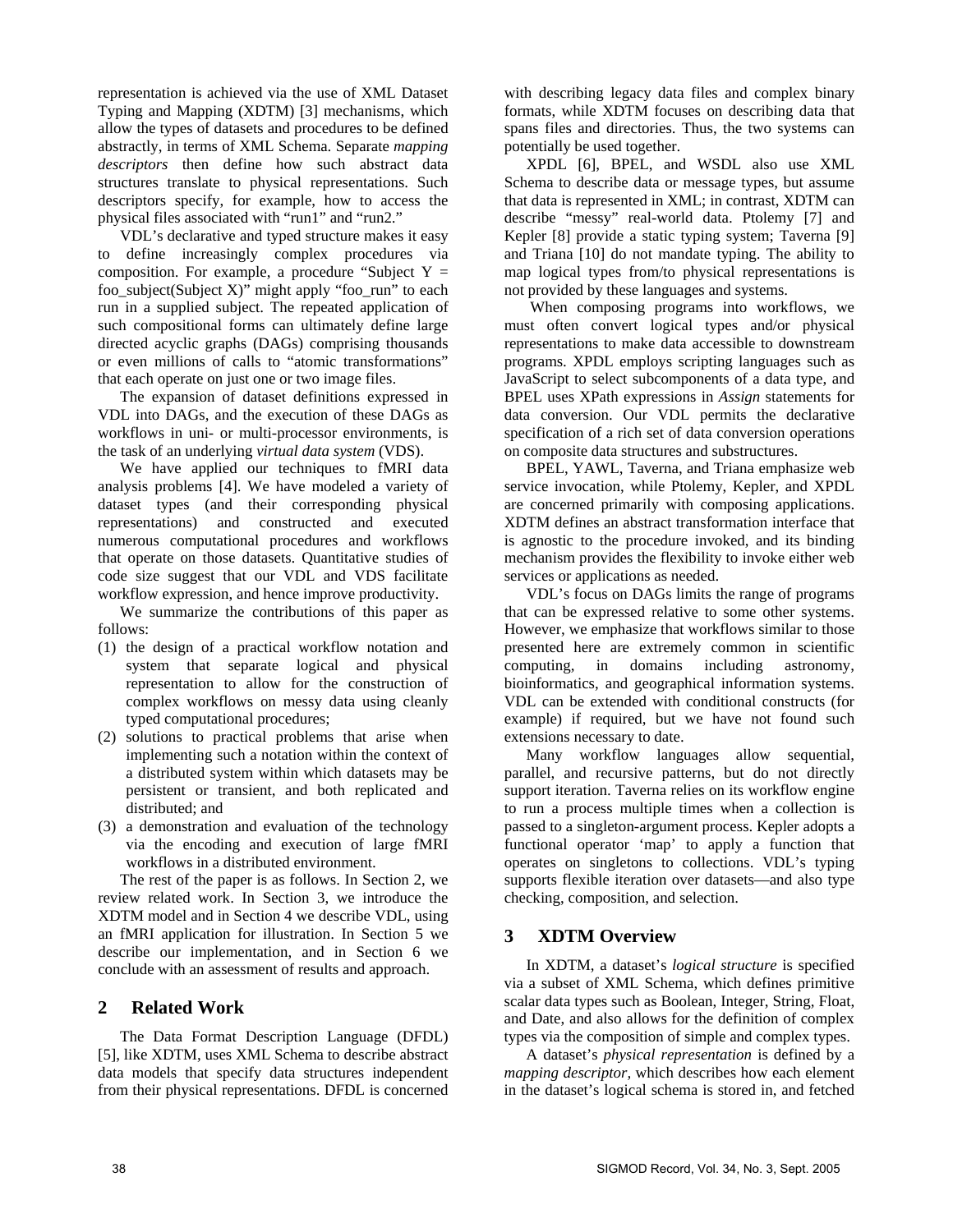from, physical structures such as directories, files, and database tables. In order to permit reuse for different datasets, mapping descriptors can refer to external parameters for such things as dataset location(s).

In order to access a dataset, we need to know three things: its type schema, its mapping descriptor, and the value(s) of any external parameter(s). These three components can be grouped to form a *dataset handle*.

Note that multiple mappings may be defined for the same logical schema (i.e., for a single logical type). For example, an array of numbers might in different contexts be physically represented as a set of relations, a text file, a spreadsheet, or an XML document.

XDTM defines basic constructs for defining and associating physical representations with XML structures. However, it does not speak to how we write programs that operate on XDTM-defined data: a major focus of the work described here.

# **4 XDTM-Based Virtual Data Language**

Our XDTM-based Virtual Data Language (VDL) derived loosely from an earlier VDL [11], which dealt solely with untyped files—allows users to define procedures that accept, return, and operate on datasets with type, representation, and location defined by XDTM. We introduce the principal features of VDL via an example from fMRI data analysis.

# **4.1 Application Example**

fMRI datasets are derived by scanning the brains of subjects as they perform cognitive or manual tasks. The raw data for a typical study might consist of three subject groups with 20 subjects per group, five experimental runs per subject, and 300 volume images per run, yielding 90,000 volumes and over 60 GB of data. A fully processed and analyzed study dataset can contain over 1.2 million files. In a typical year at the Dartmouth Brain Imaging Center, about 60 researchers preprocess and analyze about 20 concurrent studies.

Experimental subjects are scanned once to obtain a high-resolution image of their brain anatomy ("anatomical volume"), then scanned with a lowresolution imaging modality at rapid intervals to observe the effects of blood flow from the "BOLD" (blood oxygenated level dependant) signal while performing some task ("functional runs"). These images are pre-processed and subjected to intensive analysis that begins with image processing and concludes with a statistical analysis of correlations between stimuli and neural activity.

# **4.2 VDL Type System**

VDL uses a C-like syntax to represent XML Schema types. (There is a straightforward mapping from this syntax to XML Schema.) For example, the first twelve lines of Figure 2 include the VDL types that we use to represent the data objects of Figure 1. (We discuss the procedures later.) Some corresponding XML Schema type definitions are in Figure 3. A *Volume* contains a 3D image of a volumetric slice of a brain image, represented by an *Image* (voxels) and a *Header* (scanner metadata). As we do not manipulate the contents of those objects directly within this VDL program, we define their types simply as (opaque) *String*. A time series of volumes taken from a functional scan of one subject, doing one task, forms a *Run*. In typical experiments, each *Subject* has multiple input and normalized runs, and anatomical data, *Anat*.

```
type Volume { Image img; Header hdr; } 
type Image String; 
type Header String; 
type Run { Volume v[ ]; } 
type Anat Volume; 
type Subject { Anat anat; Run run [ ]; Run snrun [ ]; } 
type Group { Subject s[ ]; } 
type Study { Group g[ ]; } 
type Air String; 
type AirVector { Air a[ ]; } 
type Warp String; 
type NormAnat {Anat aVol; Warp aWarp; Volume nHires;} 
airsn_subject( 
          Subject s, Volume atlas, Air ashrink, Air fshrink ) { 
     NormAnat a = anatomical(s.anat, atlas, ashrink); 
     Run r, snr; 
     foreach r in s.run { 
        snr = functional (r, a, fshrink);
        s.snrun[ name(r) ] = snr;
     } 
} 
(Run snr) functional( Run r, NormAnat a, Air shrink ) { 
   Run yroRun = reorientRun(r, "v");
   Run roRun = reorientRun( yroRun, "x" );
   Volume std = roRun[0];Run rndr = random_select(roRun, .1); //10% sample
    AirVector rndAirVec = 
         align_linearRun(rndr, std, 12, 1000, 1000, [81,3,3]); 
    Run reslicedRndr = resliceRun( rndr,rndAirVec,"o","k"); 
    Volume meanRand = softmean(reslicedRndr, "y", null ); 
    Air mnQAAir = 
        alignlinear(a.nHires, meanRand,6,1000,4, [81,3,3]); 
    Volume mnQA = reslice(meanRand, mnQAAir, "o","k"); 
   Warp boldNormWarp =
         combinewarp(shrink, a.aWarp, mnQAAir); 
    Run nr = reslice_warp_run( boldNormWarp, roRun ); 
    Volume meanAll = strictmean ( nr, "y", null ) 
    Volume boldMask = binarize( meanAll, "y" ); 
   snr = gsmoothRun( nr, boldMask, 6, 6, 6);}
```
### **Figure 2: VDL Dataset Type and Procedure Examples**

Specific output formats involved in processing raw input volumes and runs may include outputs from various image processing tools, such as the automated image registration (AIR) suite. The type *Air* corresponds to one dataset type created by these tools.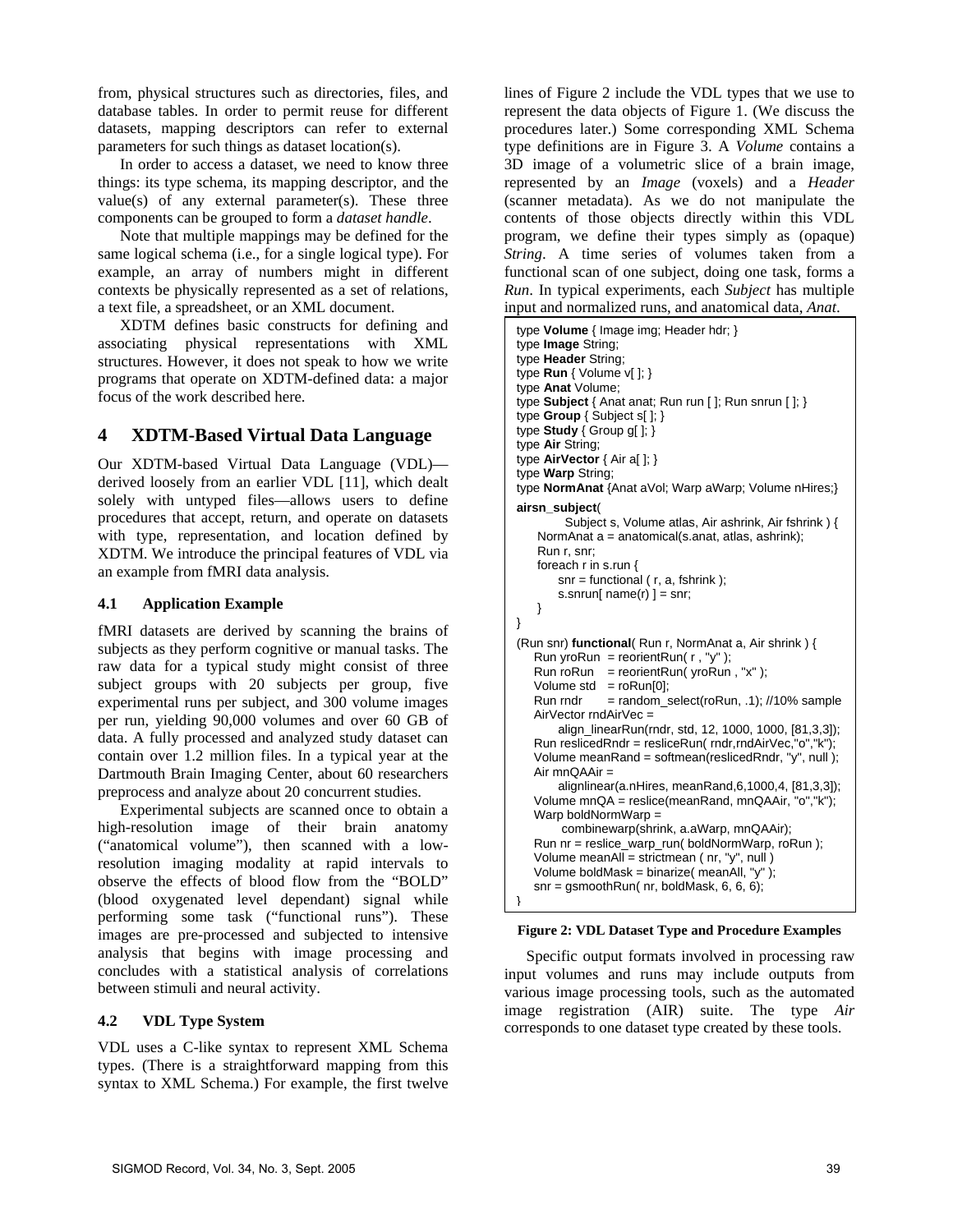### **4.3 Procedures**

Datasets are operated on by *procedures*, which take XDTM data as input, perform computations on those data, and produce XDTM data as output. An *atomic*  procedure defines an interface to an executable program or service (more on this below); a *compound procedure* composes calls to atomic procedures, compound procedures, and/or foreach statements.

A VDL procedure can be viewed as a *named workflow template*. It defines a *workflow* comprising either a single node (atomic procedure) or multiple nodes (compound procedure). It is a *template* in that its arguments are formal not actual parameters; a call to a VDL procedure instantiates those arguments to define a concrete workflow. Shared variables in the body of a compound procedure specify data dependencies and thus the directed arcs for the DAG corresponding to the compound procedure's workflow.

| xml version="1.0" encoding="UTF-8"?<br><xs:schema<br>targetNamespace="http://www.fmri.org/schema/airsn.xsd"<br/>xmlns="http://www.fmri.org/schema/airsn.xsd"<br/>xmlns:xs="http://www.w3.org/2001/XMLSchema"&gt;</xs:schema<br> |
|---------------------------------------------------------------------------------------------------------------------------------------------------------------------------------------------------------------------------------|
| <xs:simpletype name="&lt;b&gt;Image&lt;/b&gt;"><br/><xs:restriction base="xs:string"></xs:restriction><br/></xs:simpletype>                                                                                                     |
| <xs:simpletype name="Header"><br/><xs:restriction base="xs:string"></xs:restriction><br/></xs:simpletype>                                                                                                                       |
| <xs:complextype name="Volume"><br/><xs:sequence><br/><xs:element name="img" type="lmage"></xs:element><br/><xs:element name="hdr" type="Header"></xs:element><br/></xs:sequence><br/></xs:complextype>                          |
| <xs:complextype name="Run"><br/><xs:sequence minoccurs="0 maxOccurs=" unbounded"=""><br/><xs:element name="v" type="Volume"></xs:element><br/></xs:sequence><br/></xs:complextype>                                              |
|                                                                                                                                                                                                                                 |

#### **Figure 3: Type Definitions in XML Schema**

We use as our illustrative example a workflow, AIRSN, that performs *spatial normalization* for preprocessing raw fMRI data prior to analysis. AIRSN normalizes sets of time series of 3D volumes to a standardized coordinate system and applies motion correction and Gaussian smoothing. Figures 4 and 5 show two views of the most data-intensive segment of the AIRSN workflow, which processes the data from the functional runs of a study. Figure 4 is a high-level representation in which each oval represents an operation performed on an entire Run. Figure 5 expands the workflow to the Volume level, for a dataset of 10 functional volumes. (The alert reader may note that the random select call is missing; this is an unimportant artefact.) In realistic fMRI science runs, Runs might include hundreds or thousands of volumes.



**Figure 4: AIRSN workflow high-level representation**



**Figure 5: AIRSN workflow expanded to show all atomic file operations, for a 10 volume run**

We present a subset of the VDL for AIRSN in Figure 2. The procedure *functional* expresses the steps in Figure 4; *airsn\_subject* calls both *functional* and procedure *anatomical* (not shown) to process a *Subject*.

The VDL *foreach* statement allows programs to apply an operation to all components of a compound data object. For example, *airsn\_subject* creates in the *Subject* dataset a new spatially normalized *Run* for each raw *Run*. Such procedures define how the workflow is expanded as in Figure 5.

To apply a VDL procedure to a specific physical dataset, we simply pass a reference to that dataset as an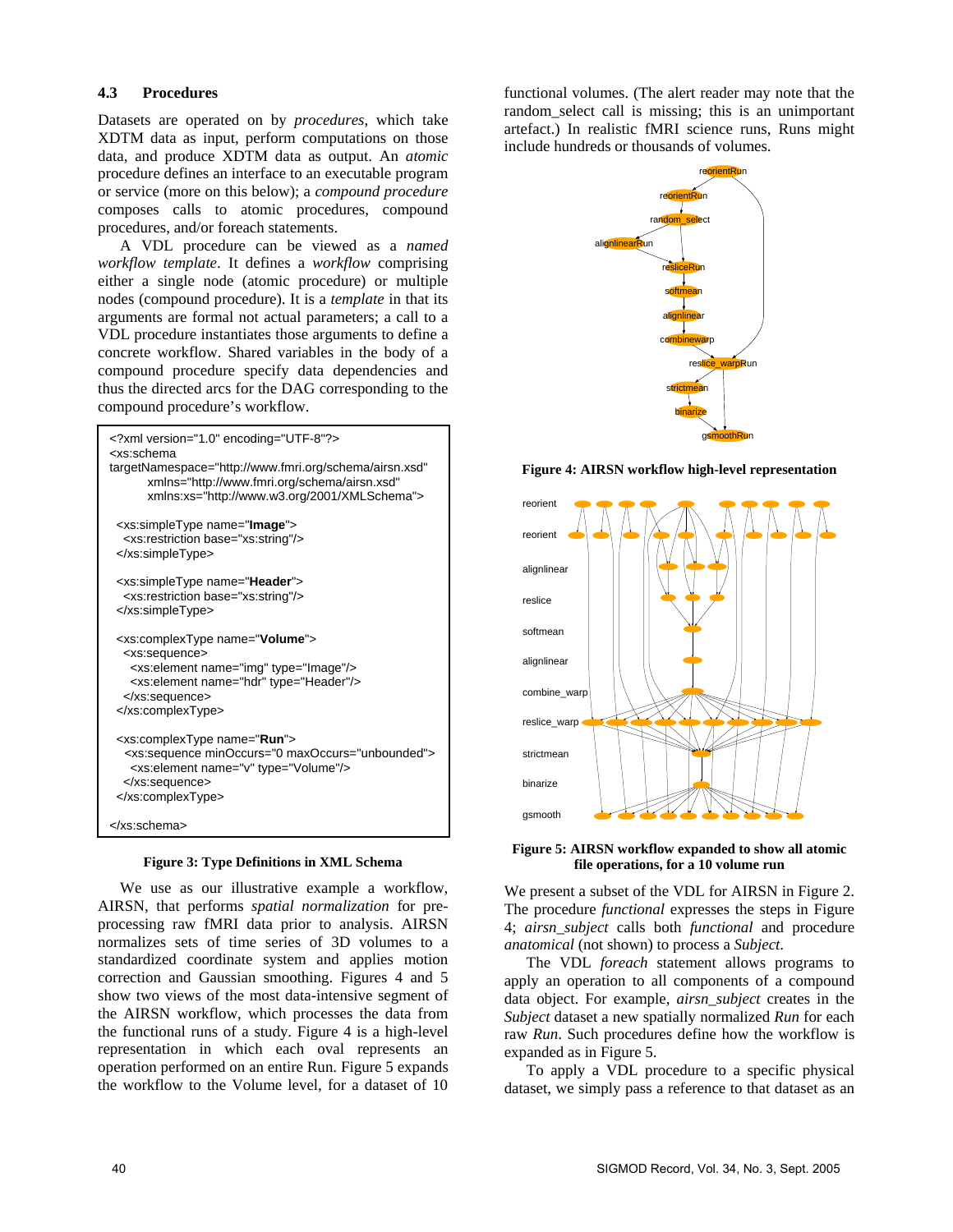actual parameter. The resulting call will execute correctly regardless of the physical representation of a passed dataset (assuming that the dataset and procedure have matching logical types). Internally, dataset references take the form of handles, which, as described in Section 3, contain type, mapping, and location information. As in languages in which every variable is an object reference, handles are never seen by the user.

### **4.4 Invoking Programs and Services**

A workflow such as Figure 2 must ultimately invoke external executable programs and/or Web Services. VDL *atomic procedures* define the necessary interfaces, specifying the name of the program or service to be invoked, how to set up its execution environment, how program arguments or service messages should be mapped from and to VDL procedure arguments, and what physical data objects need to be moved to and from remote execution sites.

```
(Air out) alignlinear(Volume std, Volume v, 
                        Int m, Int t1, Int t2, Int s[ ] ) { 
   argument = out; 
   argument = get_member(std, hdr); 
   argument = get_member (v, hdr); 
  argument = "-m" m;argument = -11 t1;
  argument = -12" t2;
  argument = "-s " s[0] s[1] s[2];}
```
#### **Figure 6 Program Invocation**

For example, the procedure *alignlinear* called in Figure 2 defines a VDL interface to the AIR utility of the same name. There are two important things to understand about this definition. First, the VDS ensures that if this call is executed on a remote computer (as is usually the case in a distributed environment), the physical representations of datasets passed as input arguments are transferred to the remote site, thus ensuring that the executable can access the required physical files. In the case of output data (e.g., "Air a"), the physical data is left on the remote site, registered in a replica location service, and optionally copied to another specified site to create an additional replica (which often serves as an archival copy).

Second, the statements in the body assemble the command to invoke the program, so that for example the VDL call:

Air a = alignlinear(t1a, t3, 12, 1000, 1000, [81 3 3]) requests the execution of the following command:

alignlinear a.air t1a.hdr t3.hdr -m 12 \

-t1 1000 -t2 1000 -s 81 3 3

Alternative atomic procedures can be provided to specify Web Service interfaces to the utilities. These alternative procedures would implement the same procedure prototype, but provide a different body.

### **5 Implementation**

We have developed a prototype system that can process VDL type definitions and mappings, convert a typed workflow definition into an executable DAG, expand DAG nodes dynamically to process sub-components of a compound dataset, and submit and execute the resulting DAG in a Grid environment. The separation of dataset type and physical representation that we achieve with VDL can facilitate various runtime optimizations and graph rewriting operations [12].

Our prototype does not yet include a parser for the syntax presented here. However, the prototype does implement the runtime operations needed to support typed VDL dataset processing and execution, which is the principal technical challenge of implementing VDL. We have also verified that we can invoke equivalent services and applications from the same VDL.

The prototype extends an earlier VDS implementation with features to handle data typing and mapping. We use the VDS graph traversal mechanism to generate an abstract DAG in which transformations are not yet tied to specific applications or services, and data objects are not yet bound to specific locations and physical representations. The extended VDS also enhances the DAG representation by introducing "foreach" nodes (in addition to the existing "atomic" nodes) to represent *foreach* statements in a VDL procedure. These nodes are expanded at runtime (see Section 5.2), thus enabling datasets to have a dynamically determined size.

The abstract DAG is concretized by a Grid planner called Euryale, which produces a concrete DAG that, for each node in the input abstract DAG, performs the following steps. (See Sections 5.1 and 5.2 for details on how Euryale performs data mapping during these steps, and expands *foreach* statements, respectively.)

### 1. *Preprocess*:

if (atomic procedure node) {

identify node inputs and outputs;

 choose Grid site that meets job requirements; locate and transfer inputs to that site;

}

else if (foreach node)

expand foreach statement(s) into sub-dag(s);

- 2. *Execute*: Submit job or sub-DAG; wait for it to execute.
- 3. *Postprocess*: Check job exit status; transfer and register outputs; cleanup.

The resulting concrete DAG is executed by the DAGman ("DAG manager") tool. DAGman provides many necessary facilities for workflow execution, such as logging, job status monitoring, workflow persistence, and recursive fault recovery. DAGman submits jobs to Grid sites via the Globus GRAM protocol.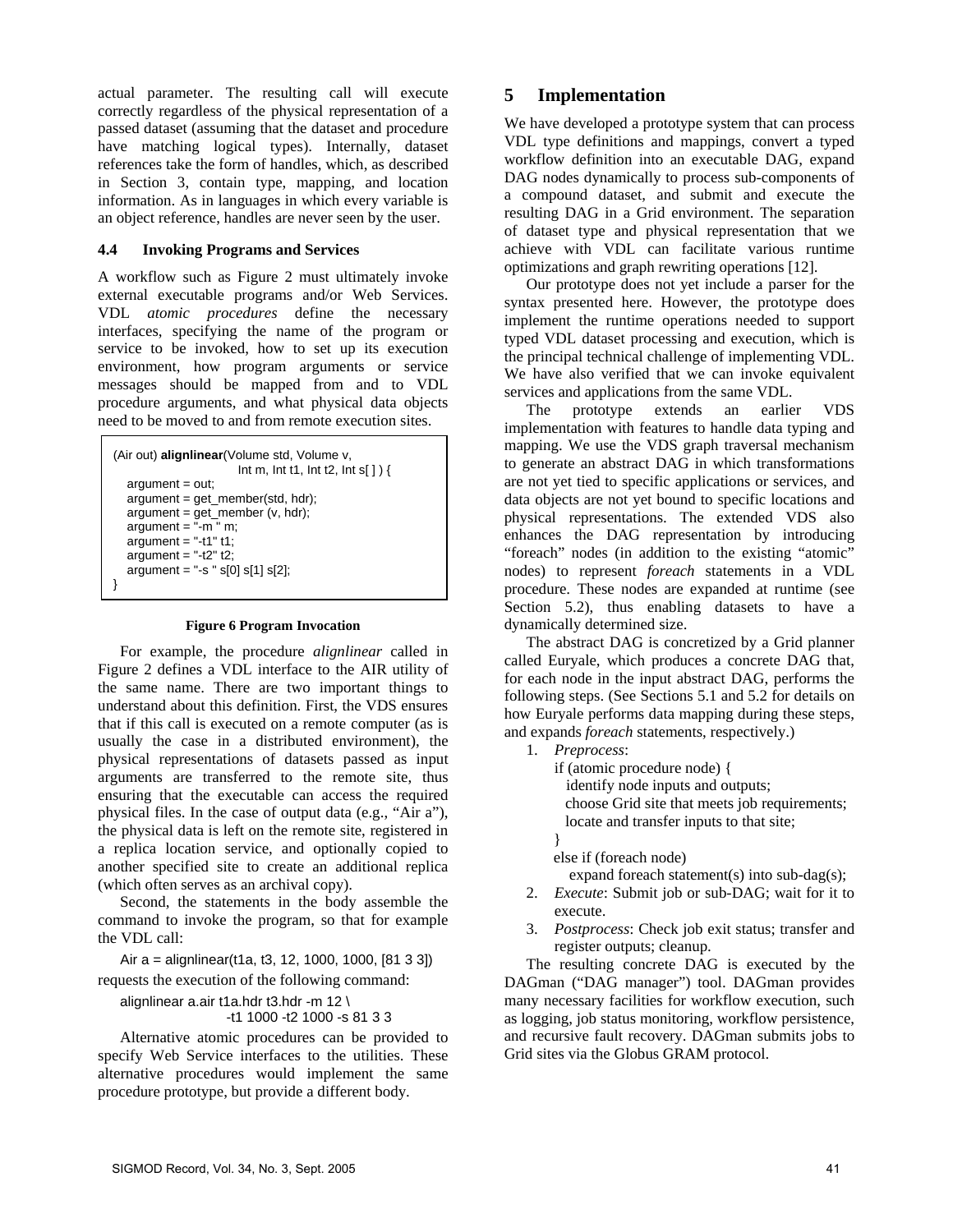### **5.1 Data Mapping**

The Eurayle planner needs to operate on the physical data that lies behind the logical types defined in VDL procedures. Such operations are accessed via a mapping descriptor associated with the dataset, which controls the execution of a *mapping driver* used to map between physical and abstract representations. In general, a mapping driver must implement the functions *createdataset, store-member, get-member,* and *get-memberlist*. Our prototype employs a table-driven approach to implement a mapping driver for file-system-stored datasets. Each table entry specifies:

**name:** *the data object name* 

**pattern:** *the pattern used to match file names* **mode: FILE** *(find matches in directory)*   **RLS** *(find matches via replica location service),*  **ENUM** *(dataset content is enumerated)* **content:** *used in* **ENUM** *mode to list content* 

When mapping an input dataset, this table is consulted, the pattern is used to match a directory or replica location service according to the mode, and the members of the dataset are enumerated in an inmemory structure. This structure is then used to expand *foreach* statements and to set command-line arguments.

For example, recall from Figure 1 that a *Volume* is physically represented as an image/header file pair, and a *Run* as a set of such pairs. Furthermore, multiple Runs may be stored in the same directory, with different Runs distinguished by a prefix and different Volumes by a suffix. To map this representation to the logical *Run* structure, the pattern 'bold*N*\*' is used to identify all pairs in Run *N* at a specified location. Thus, the mapper, when applied to the following eight files, identifies two runs, one with three *Volumes* (*Run 1*) and the other with one (*Run 2*).

| $bold_001$ .img       | bold1_001.hdr |
|-----------------------|---------------|
| $bold_002.\text{img}$ | bold1 002.hdr |
| bold1 003.imq         | bold1 003.hdr |
| $bold2_007.inq$       | bold2 007.hdr |

### **5.2 Dynamic Node Expansion**

A node containing a *foreach* statement must be expanded prior to execution into a set of nodes: one per component of the compound data object specified in the *foreach*. This expansion is performed at runtime: when a *foreach* node is scheduled for execution, the appropriate mapper function is called on the specified dataset to determine its members, and for each member of the dataset identified (e.g., for each *Volume* in a *Run*) a new job is created in a "sub-DAG."

The new sub-DAG is submitted for execution, and the main job waits for the sub-DAG to finish before proceeding. A post-script for the main job takes care of the transfer and registration of all output files, and the collection of those files into the output dataset. This workflow expansion process may itself recurse further if the subcomponents themselves also include *foreach* statements. DAGman provides workflow persistence even in the face of system failures during recursion.

# **5.3 Optimizations and Graph Transformation**

Since dataset mapping and node expansion are carried out at run time, we can use graph transformations to apply optimization strategies. For example, in the AIRSN workflow, some processes, such as the *reorient* of a single *Volume*, only take a few seconds to run. It is inefficient to schedule a distinct process for each *Volume* in a *Run*. Rather, we can combine multiple such processes to run as a single job, thus reducing scheduling and queuing overhead.

As a second example, the *softmean* procedure computes the mean of all *Volume*s in a *Run*. For a dataset with large number of *Volume*s, this stage is a bottleneck as no parallelism is engaged. There is also a practical issue: the executable takes all *Volume* filenames as command line arguments, which can exceed limits defined by the Condor and UNIX shell tools used within our VDS implementation. Thus, we transform this node into a tree in which leaf nodes compute over subsets of the dataset. The process repeats until we get a single output. The shape of this tree can be tuned according to available computing nodes and dataset sizes to achieve optimal parallelism and avoid command-line length limitations.

# **6 Evaluation**

We have used our prototype system to execute a range of fMRI workflows with various input datasets on the Dartmouth Green Grid, which comprises five 12-node clusters. The dataset mapping mechanism allowed us to switch input datasets (e.g., from a Run of 80 volumes to another Run of 120 volumes) without changing either the workflow definition or the execution system. All workflows run correctly and achieve speedup.

The primary focus of our work is to increase productivity [13]. As an approximate measure of this, we compare in Table 1 the lines of code needed to express five different fMRI workflows, coded in our new VDL, with two other approaches, one based on adhoc shell scripts ("Script," able to execute only on a single computer) and a second ("Generator") that uses Perl scripts to generate older, "pre-XDTM" VDL.

**Table 1: Lines of code with different workflow encodings** 

| Workflow         | <b>Script</b> | <b>Generator</b> | VDL |
|------------------|---------------|------------------|-----|
| <b>GENATLAS1</b> | 49            | 72               |     |
| <b>GENATLAS2</b> |               | 135              |     |
| FILM1            | 63            | 134              |     |
| <b>FEAT</b>      | 84            | 191              |     |
| AIRSN            | 215           |                  |     |